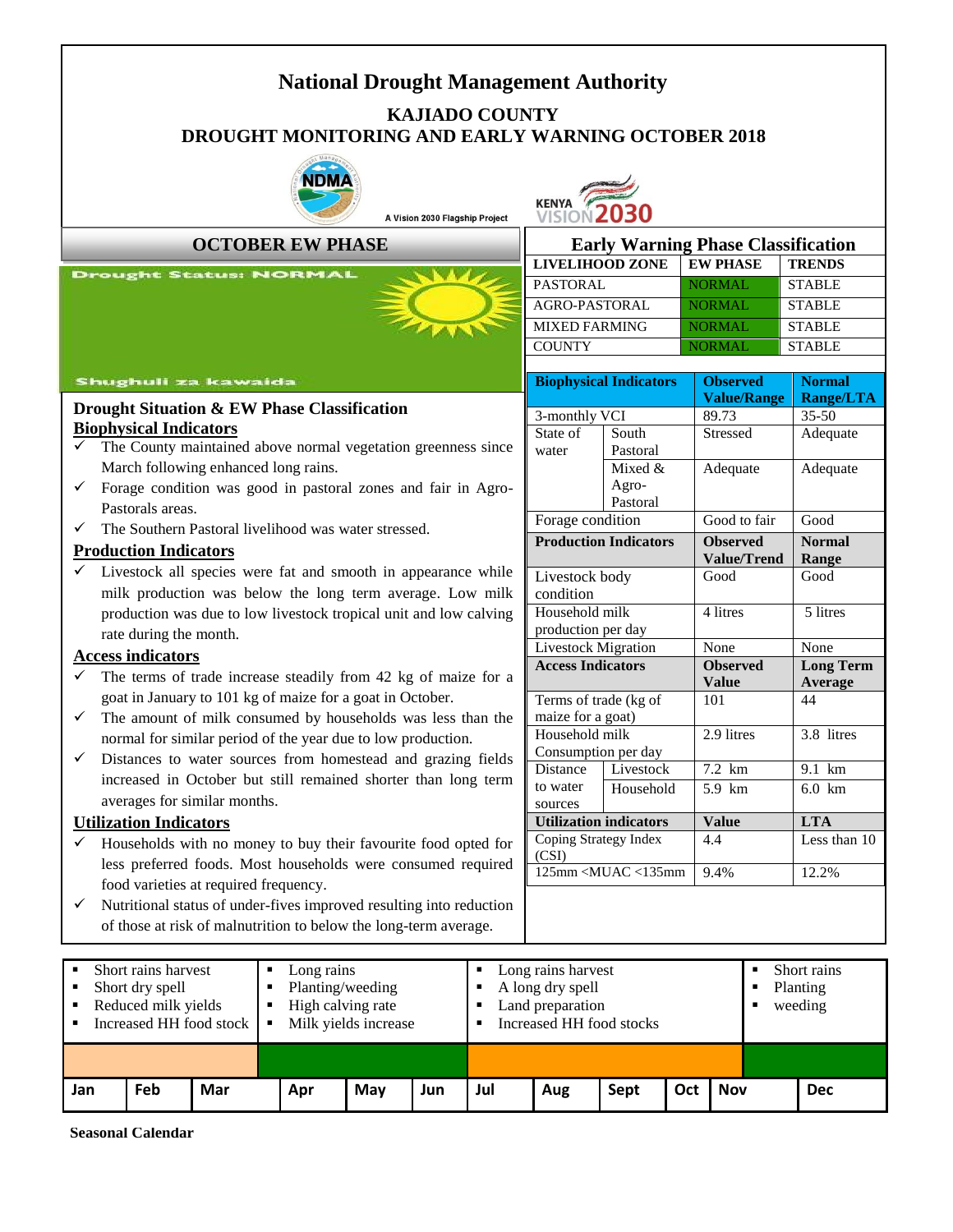## **1.0 CLIMATIC CONDITIONS**

## **1.1 Rainfall Performance**

- In a normal year, the onset of the short rains season is between third and four week of October (Figure 1).
- This year, only the northern parts of the County mainly Ngong and Kiserian received fair rains by the last week of October.
- Rainfall onset in the northern part of the County was thus normal and late in other parts of the County.



Kenya - Rift Valley - Kajiado - 2018

*Figure 1: Rainfall performance; Kajiado, 2018*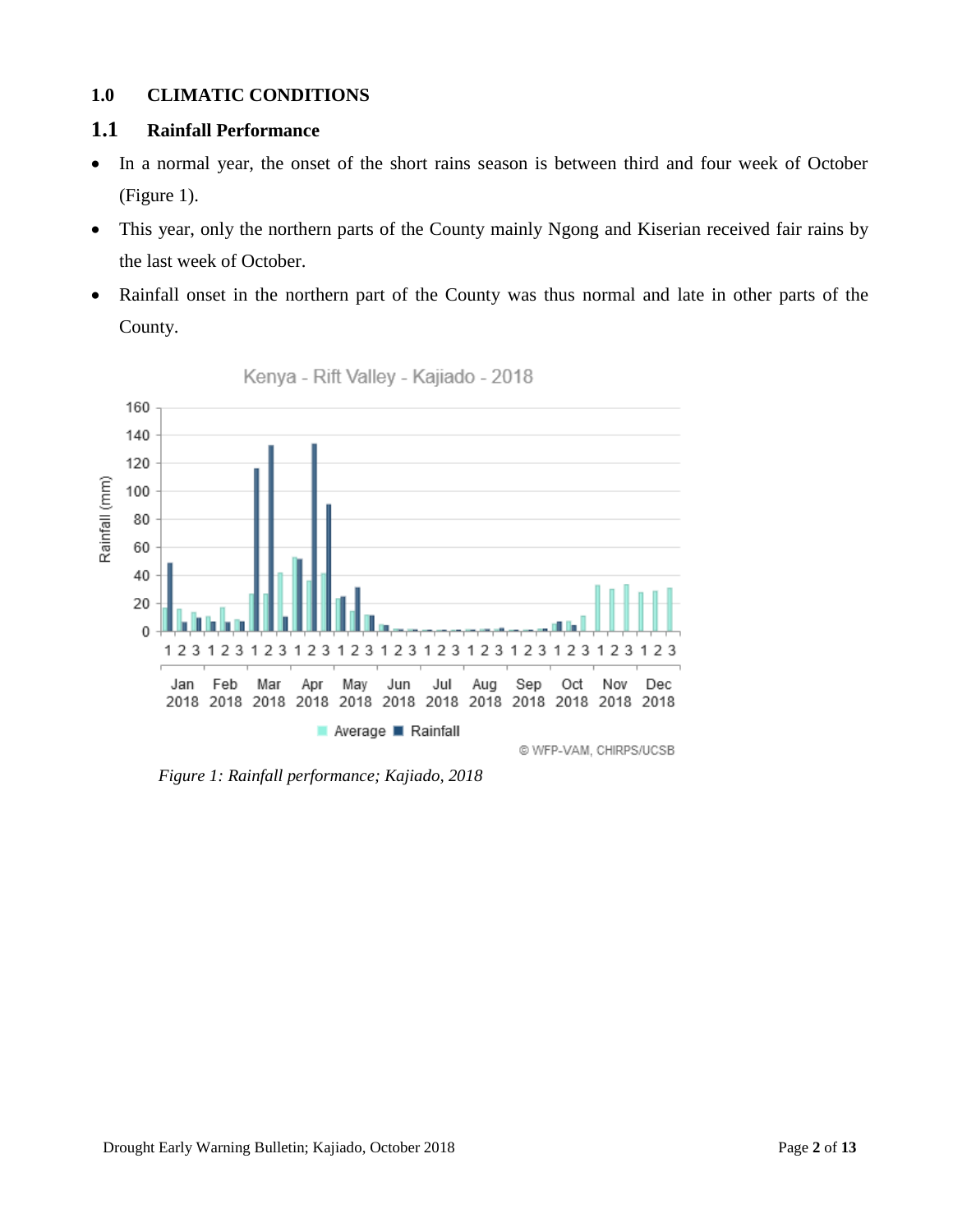## **2.0 VEGETATION AND WATER CONDITIONS**

## **2.1 Vegetation Condition**

• The County vegetation condition improved steadily to above normal between April and September this year (Figure 2). This improvement seems to stabilise above maximum between August and October (Figure 3).







*Figure 2: 3-monthly VCI matrix; Kajiado 2001-2018 Figure 3: 3-monthly VCI chart; Kajiado 2001-2018*

 With the expected short rains, the County vegetation greenness will remain above the long term average for at least the next three months.

## **2.2 Pasture and Browse Condition**

- Pasture condition in most Pastoral areas of Kajiado South, and Kajiado West was good and above normal compared to similar times of the year.
- In Pastoral areas, the available pasture would last for three months. Most Pastoral areas have community institutionalized grazing system that helps them preserve some areas for grazing during the dry period.
- In Mixed farming and in most Agro-Pastoral zones, pasture condition was fair and would last for the next two months.
- The main factor that hinders access to pasture especially in Kajiado Central is the invasive *ipomea* weed. The weed suppresses pasture regeneration and growth.
- Browse was good across the County and can last for the next three months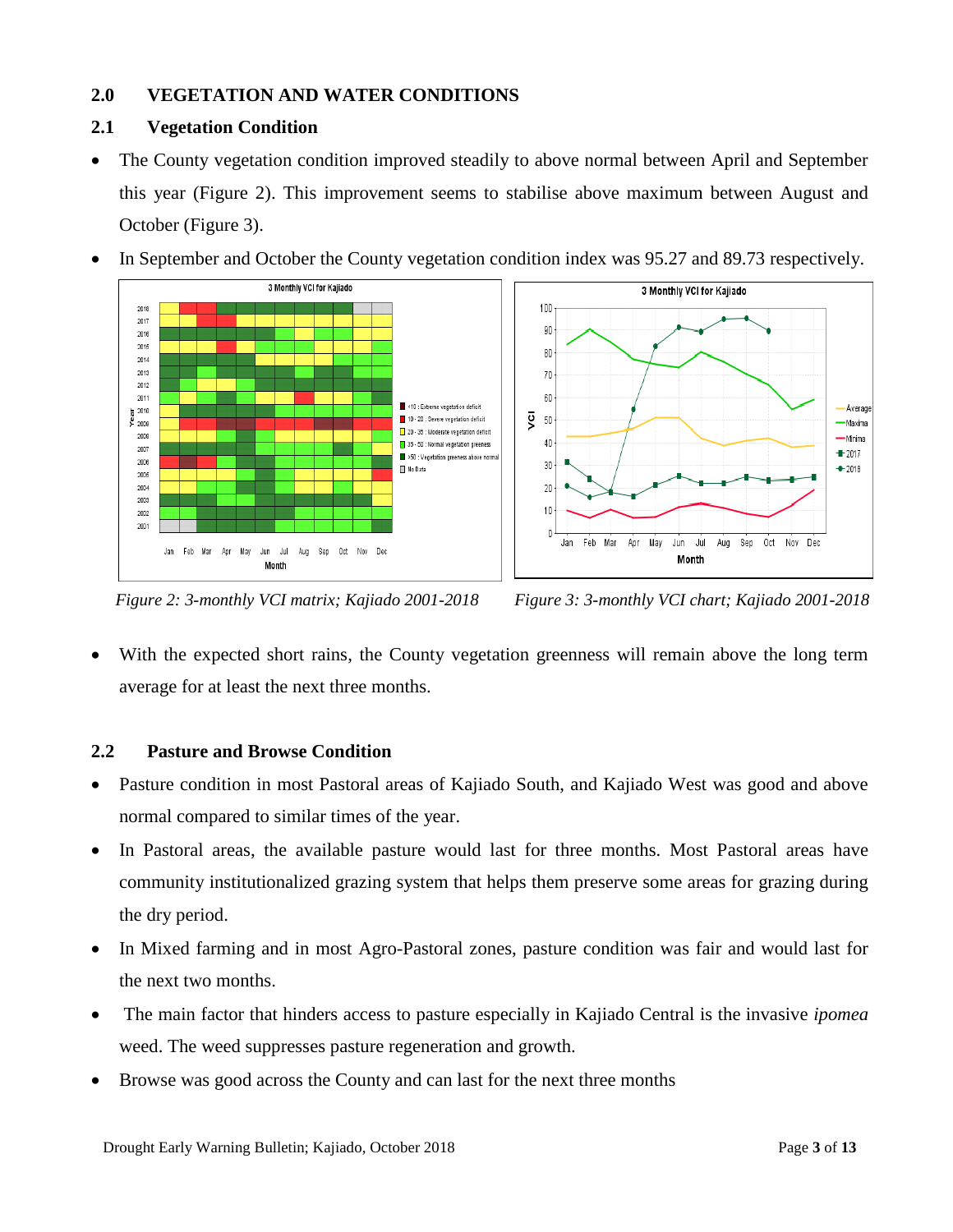## **2.3 Water Sources**

Forty four percent (Figure 4) of the key informants reported boreholes and shallow wells as the



rains by end of October. *Figure 4: Water sources; Kajiado, October 2018*

main source of water for livestock and domestic use in the month of October.

- In September, boreholes and shallow wells accounted for 40 percent of the water sources.
- The increased use of boreholes and shallow wells was due to drying up of pans. Although October is a wet month in a normal year, many parts of the County had not received
- Other water sources include water trucking, streams and piped water.

## **2.4 Households Water Access and Utilization**

• The average return distance to water points travelled by households was 5.4 km in September and



*Figure 5: Average return distance from homesteads to water sources; Kajiado 2009 -2018*

5.9 km in October (Figure 5).

- The increase in distance that households travelled to water points was due to drying up of most of traditional river wells.
- The long term average distance in October is 6.0 km.
- In Pastoral areas households were travelling nearing seven kilometres to and from water sources.
- At the source, a jerrican of 20 litres of water was costing at Ksh 5.00. Water vendors sold a 20 litres jerrican of water between Ksh. 20.00 (in Injekita in Lenkism/Entonet ward) to Ksh. 50.00 (Kamukuru, Esonorua and Naserian in Magdi ward).
- Households in Mixed farming zones used about four jerricans of 20 litres of water per day while pastoral zones used three jerricans of 20 litres of water per day.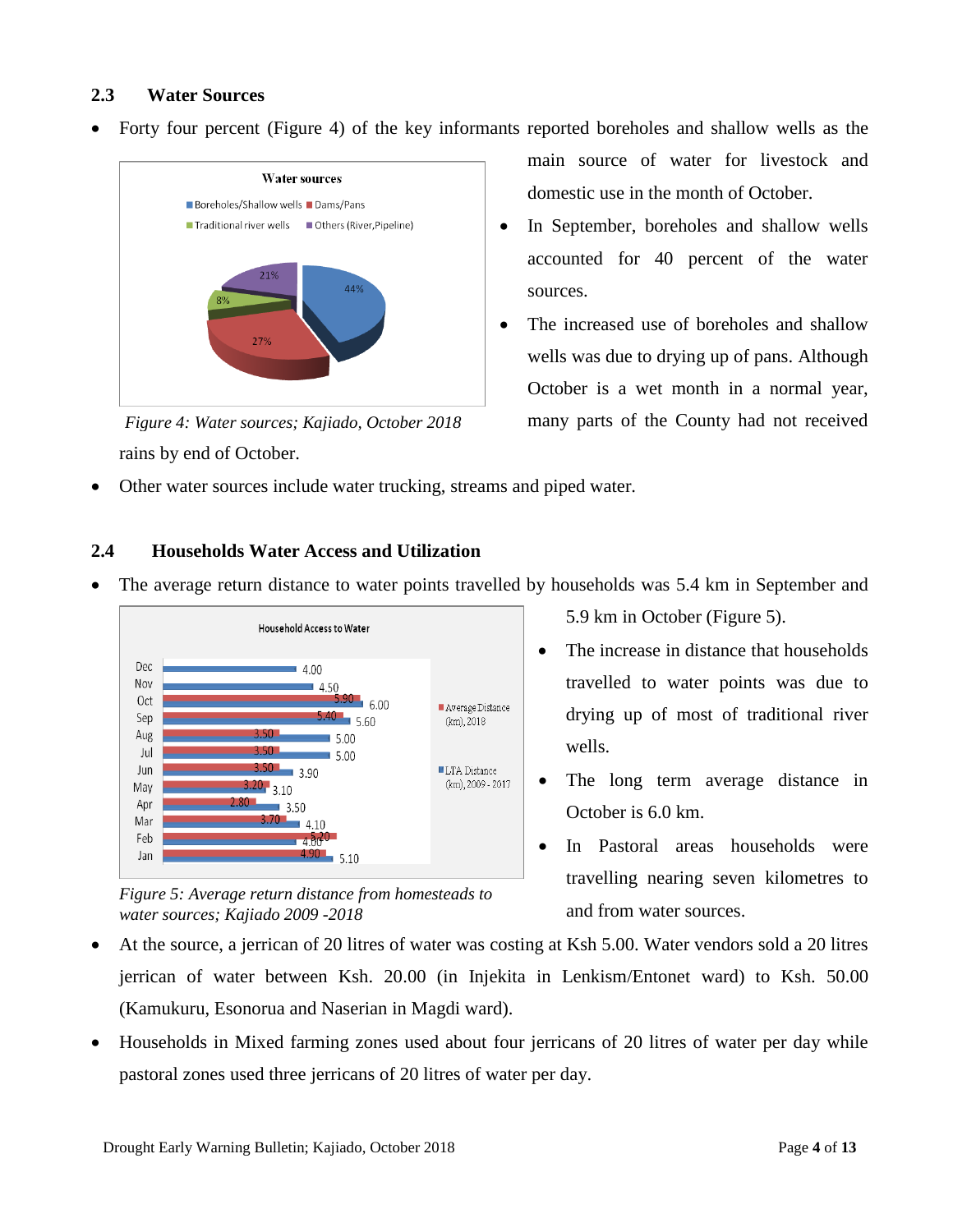#### **2.5 Livestock Access to Water**

- In Pastoral areas, livestock were moving far into dry grazing areas since September. Most of these
- areas are far from water sources. This resulted into increased average return distances that livestock travelled from grazing fields to water sources from 4.6 km in September to 7.2 km in October (Figure 6).
- The current distance is shorter than the long term average of 9.1 km for similar period.
- In Lenkism/Entonet and Magadi wards, livestock were travelling more nearly 10 km to and from watering points.



*Figure 6: Average return distance from grazing fields to water sources; Kajiado, 2009-2018*

 Distances to water points that the livestock travel from grazing fields was expected to decrease in November if it rains.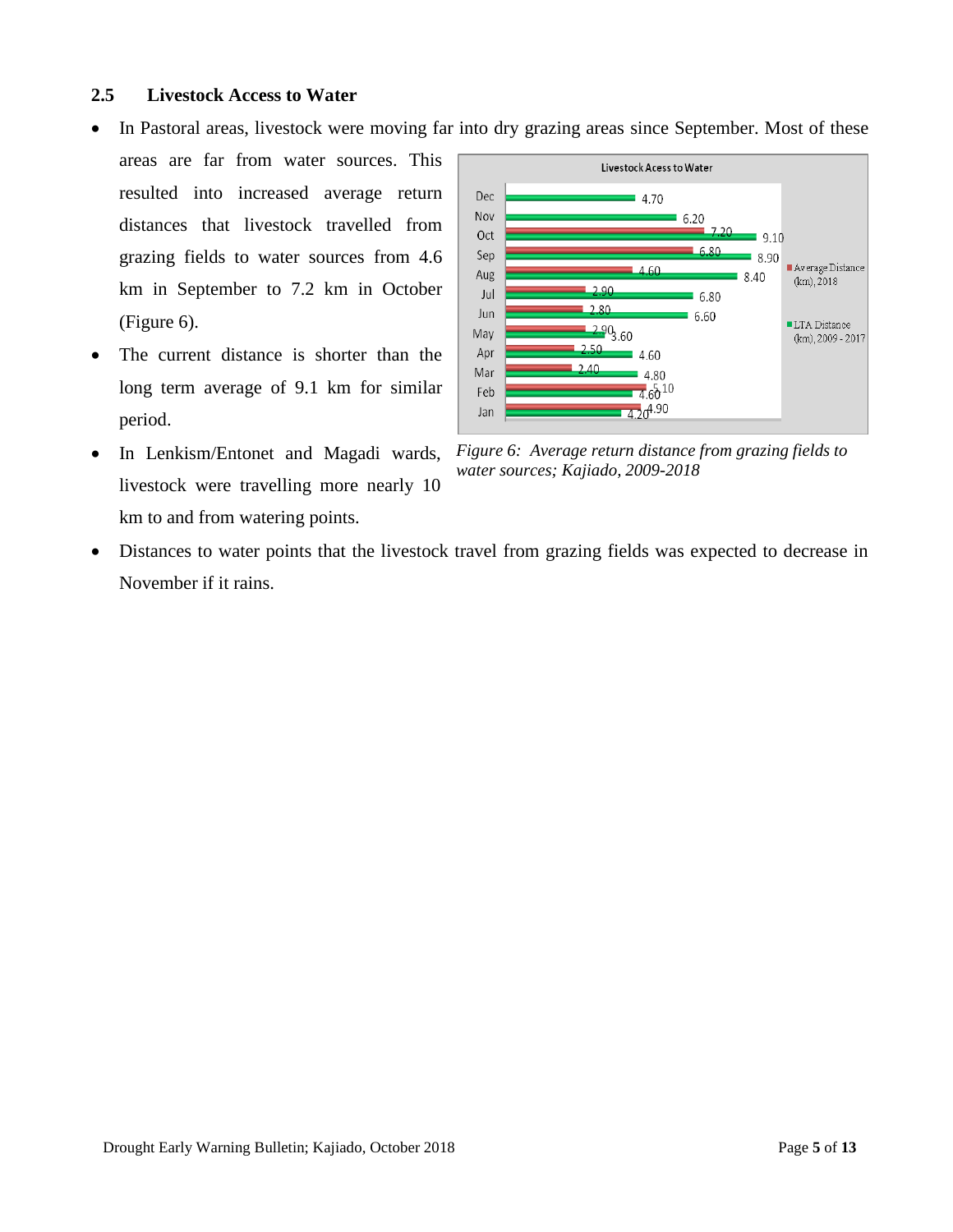## **3.0 PRODUCTION INDICATORS**

## **3.1 Livestock Body Condition**

- Livestock all species were very fat with smooth appearance. This was due to availability of pasture and browse.
- Given that the pasture and browse was available for the next two to three months, livestock body condition was expected to remain good during this period.

## **3.2 Livestock Diseases**

- In October, cases of Pestes des Petits Ruminants (PPR) were reported in the county in Kajiado Central and West sub-counties. Laboratory tests of samples showed positives results for the disease.
- Clinical cases of Contagious Caprine Pleuropneumonia (CCPP) were also reported mainly in Kajiado Central, South and West sub-Counties.
- With anticipated short rains, there were high likelihood of outbreak of Rift valley fever and Blue Tongue diseases. The County is marked as a hotspot for these diseases.

## **3.3 Livestock Mortalities`**

• In October, there were no reports of unusual livestock mortalities within the County.

## **3.4 Livestock Migration**

• No inter-County migration was observed in October. However, livestock movement following dry grazing pattern or closer to water sources were observed in Pastoral areas in Kajiado South since August. For instance, livestock from Injekita in Lenkism/Entonet ward moved close to Amboseli National Park in search of water.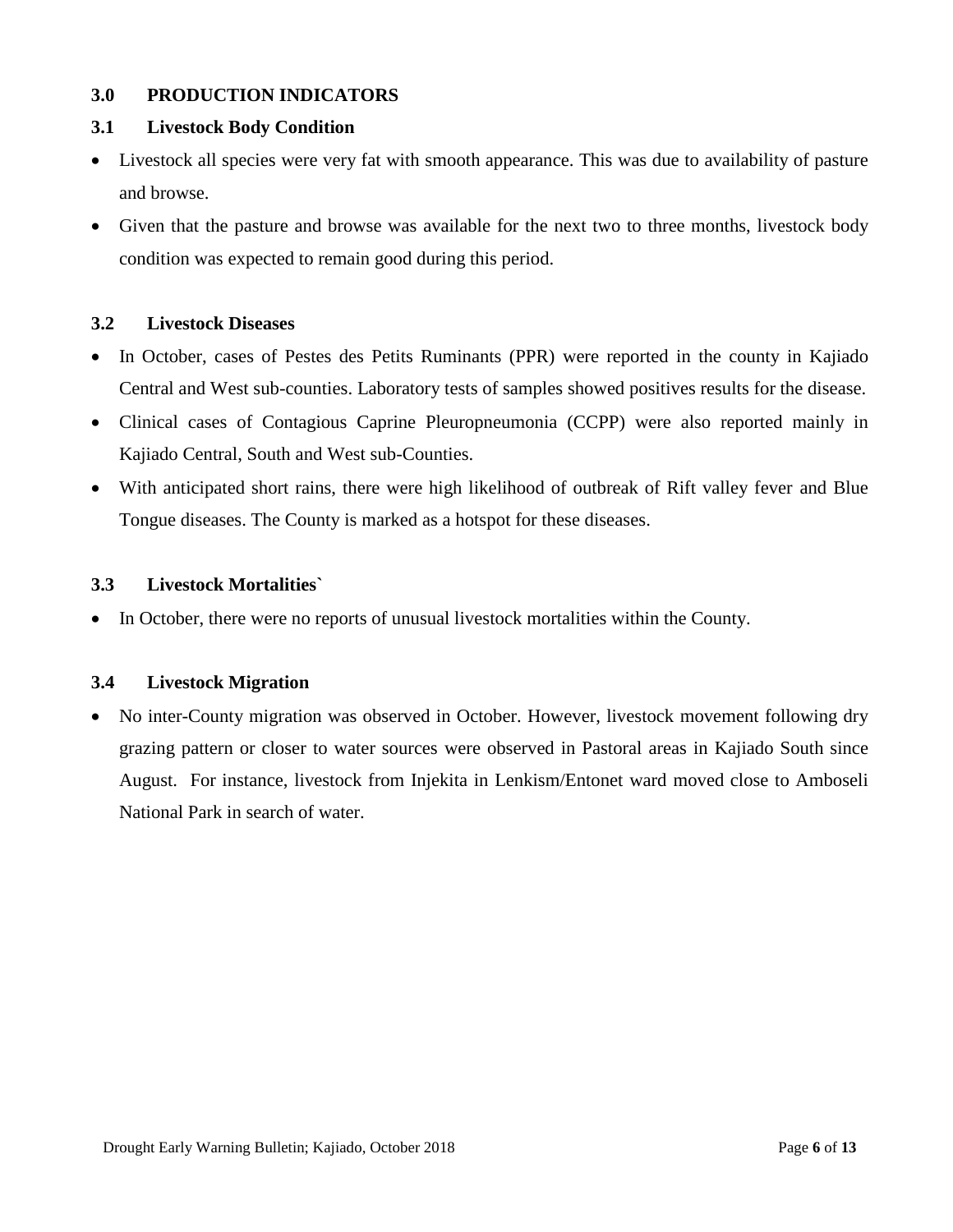## **3.5 Milk Production**

 Household daily milk production increased from 3.5 litres in September to 4.0 litres in October (Figure 7). The increased milk production is attributed to increase in kidding in October. Cattle and



goats are the sources of milk in the County.

- Milk production varied across livelihoods. In pastoral zone the daily milk production per household was 4.5 litres and 3 litres in Agro-pastoral.
- In October, milk production was less than the long term average of 5.9 litres for similar period of the year due to reduced Tropical Livestock Units. Close to 70

percent of cattle died during the 2016/17 drought.

 Milk production was still expected to improve in November and December when pastoralists expect more calving.

## **3.6 Rain-fed Crop Production**

.

Land preparation and planting was on-going in Agro-pastoral and Mixed livelihood zones.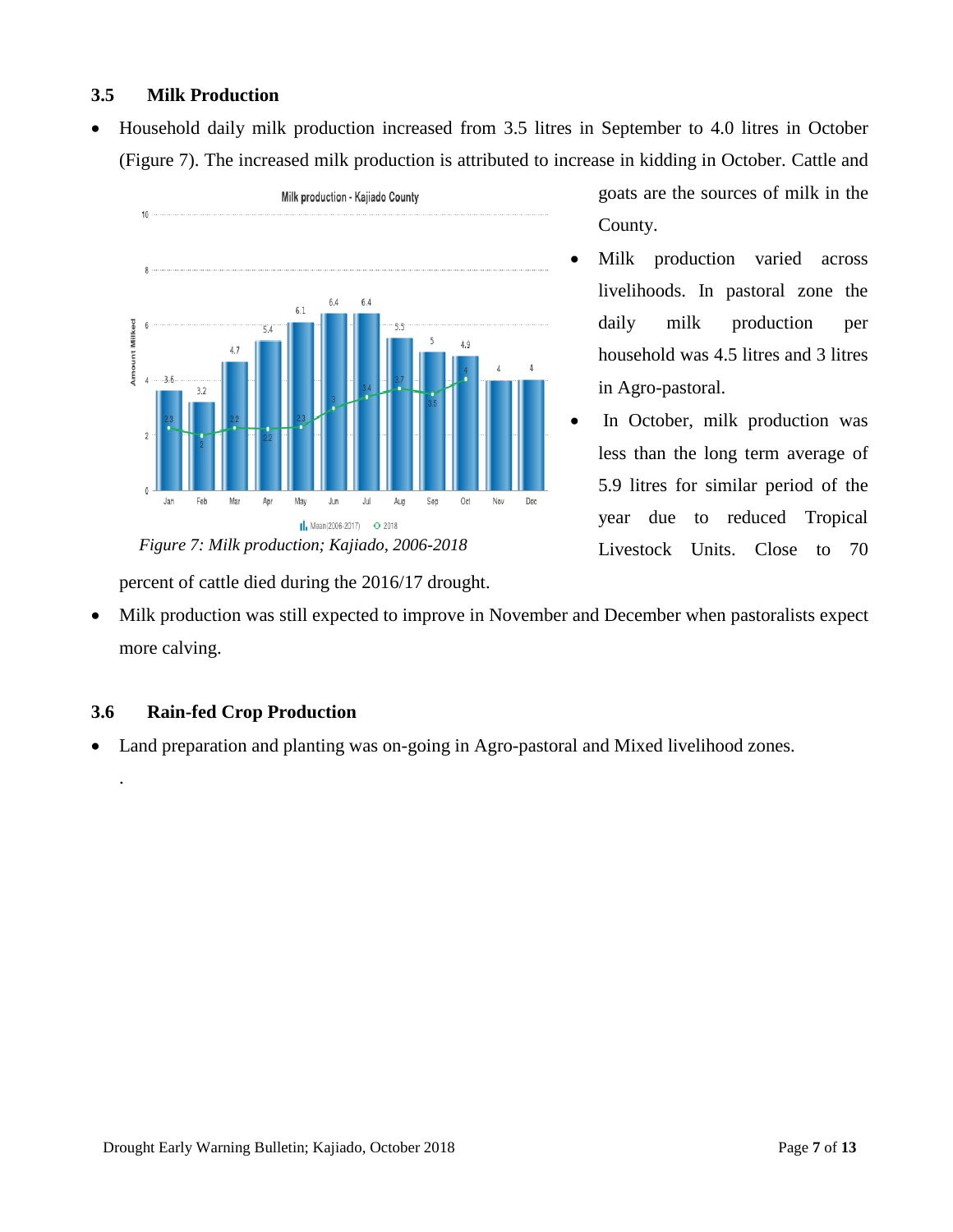## **4.0 MARKET PERFORMANCE**

## **4.1 Livestock Marketing**

 Livestock markets have been operating normally since January. The major livestock markets in the County include; Shompole, Kiserian, Ilbisil, Kimana and Rombo.

## **4.1.1 Cattle Prices**

 The prices of cattle stabilized between September and October after a continually steady increase since March. The market price of a medium size bull in March was Ksh. 13,100, Ksh 31,500 in



September and Ksh. 30,100 in October (Figure 8).

- There were no livelihood variations in cattle prices since January this year.
- Stabilizing of cattle prices corresponded to stability of their body condition and that of demand against supply.

 Cattle prices were higher and above the long term average since July and would probably remain stable for the next three months. Their body condition was expected to stay good between now and January 2019.

## **4.1.2 Goats Prices**

Prices of goats improved steadily and above long term average between July and October. In July a

three -year old goat was selling at Ksh. 3,250 and Ksh. 4,530 in October (Figure 9).

- Continues improvement in prices of goats was. due to high demand including that of restocking against the low supply.
- Like cattle, there were no livelihood variations in goats' prices since January this year.
- The prices of goats were expected to increase slightly in the next two months. Traders now prefer buying goats especially for slaughter compared to cattle. Cattle are too fat resulting into low



*Figure 9: Goats' prices; Kajiado, 2015-2018*

profits.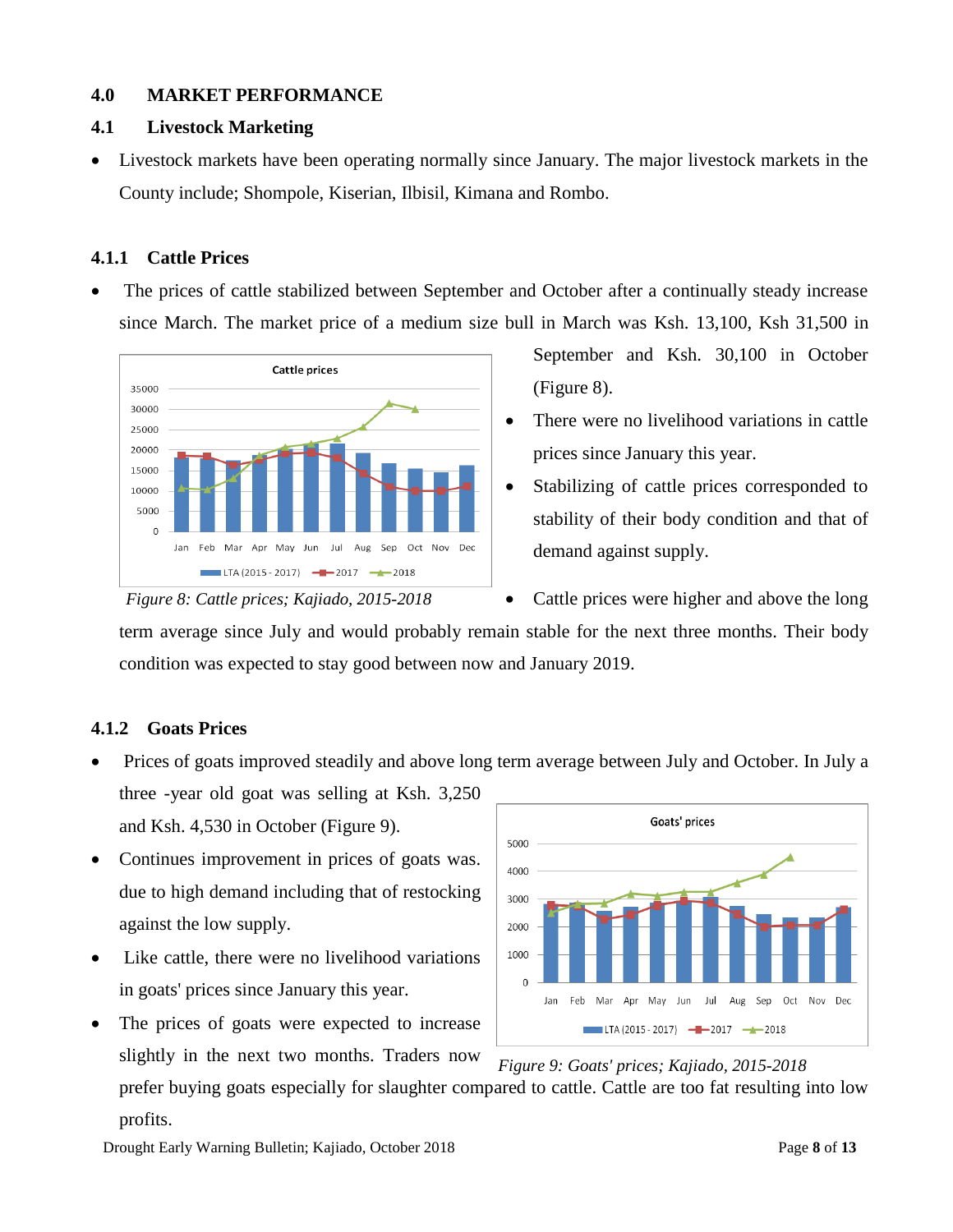## **4.2 Prices of Cereals and Legumes**

## **4.2.1 Maize Prices**

- In October the average market price of maize increased to Ksh. 45 per kilogram from Ksh. 40 per kilogram in September (Figure 10). The current price is lower than the long term average of Ksh. 56 per kilogram.
- The increase in prices of maize was due to reduced supply to the market by farmers.
- In mixed farming areas of Rombo and Kimana, a kilogram of maize was selling at Ksh. 25 and Ksh. 50 in Pastoral areas of Magadi.
- It is expected that the prices of maize will it rains.



stabilize between November and December if *Figure 10: Average prices of Maize; Kajiado, 2015- 2018*

## **4.2.2 Beans Prices**





due to reduction in supply from farmers. In September a kilogram of beans was retailing at Ksh 72 and in October a kilogram of beans was retailing at Ksh. 75 (Figure 11). The long term average is Ksh. 109 per kilogram.

• In Pastoral areas of Magadi, a kilogram was being sold at Ksh. 100.

*Figure 11: Average prices of beans; Kajiado, 2015-2018*

Prices of beans were likely to stabilize in November and December if it rains.

## **4.3 Prices of Milk**

 The average farm gate price of milk was Ksh. 60 per litre with no significant livelihood variations. Normal price of milk at this time of the year is Ksh. 45 per litre.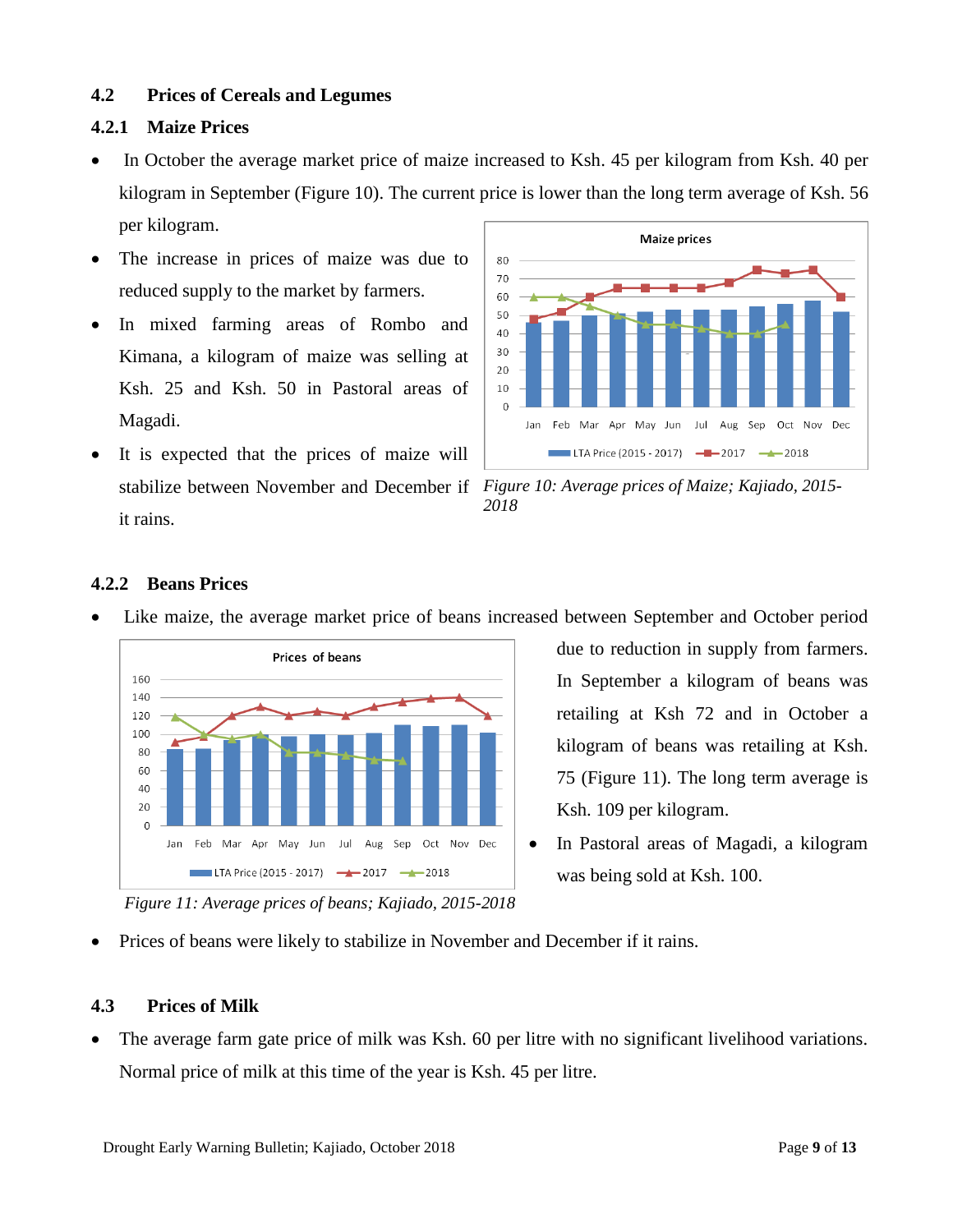The current high price of milk was due to low production. Milk production was likely to improve in November and consequently reduce the prices.

#### **4.4 Terms of Trade**

- Terms of trade (TOT) continued to improve in favour of pastoralists since January this year. During the year, the prices of goats were increasing while that of maize were either decreasing or increasing at a lower rate.
- In January and October one would buy 101 kilograms and 42 kilograms of maize respectively by selling a three-year old goat (Figure 12).
- The long term TOT in October is 44 kilograms of maize for a goat.
- Livestock and food stuffs prices were expected to stabilize in November and December and so would be terms of trade. Figure 12: Trends in ToT; Kajiado 2015-2018

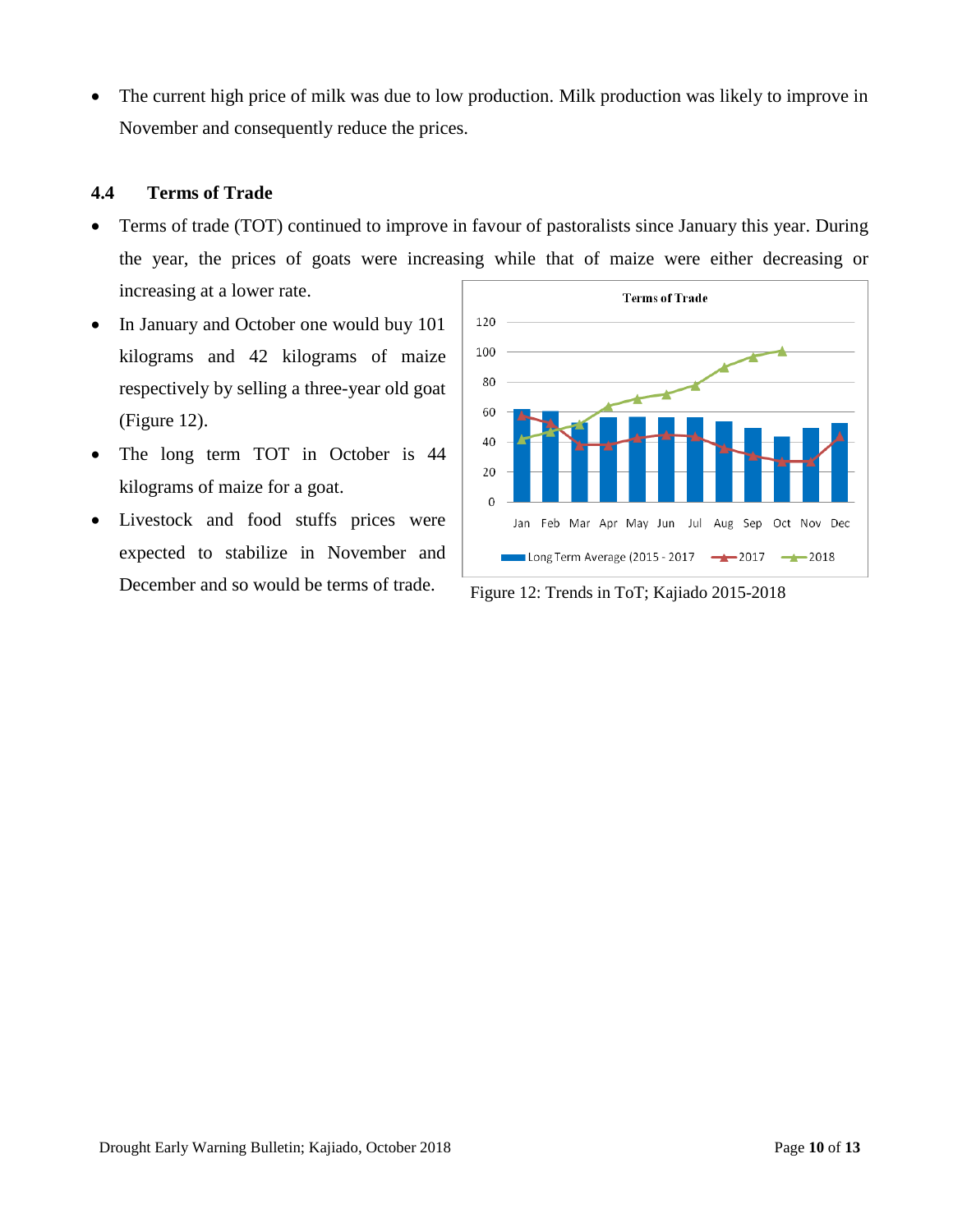## **5.0 FOOD CONSUMPTION AND NUTRITION STATUS AND DISEASE**

## **5.1 Milk Consumption**

- The average household milk consumption was 3 litres per day in October. In a normal year, the daily household milk consumption is 4 litres.
- Milk consumption was expected to improve by November if calving rate improves as was expected.

## **5.2 Food Consumption Score**

Nearly 90% (Figure 13) of households were able to consume required variety of food at required



Figure 13: *Food consumption score; Kajiado, Oct 2018*

frequency in October.

- For pastoralists, this was due to favourable terms of trade while Mixed farming households had a good harvest during the long rains.
- It was anticipated that most households can afford acceptable diet for at least the next two months.

## **5.3 Coping Strategies**

- The mean coping strategic index for the County in October was 4.4 and 5.67 in September which meant that households were able to access food with fewer difficulties during this period.
- Coping index of less than 10.00 is good for the County.
- Mixed farming livelihood zones had a coping strategy index of 2.8 compared to 5.2 for the Pastoral livelihoods zone. The variation is explained by the factor that pastoralists rely more on markets for alternatives foods compared to farmers.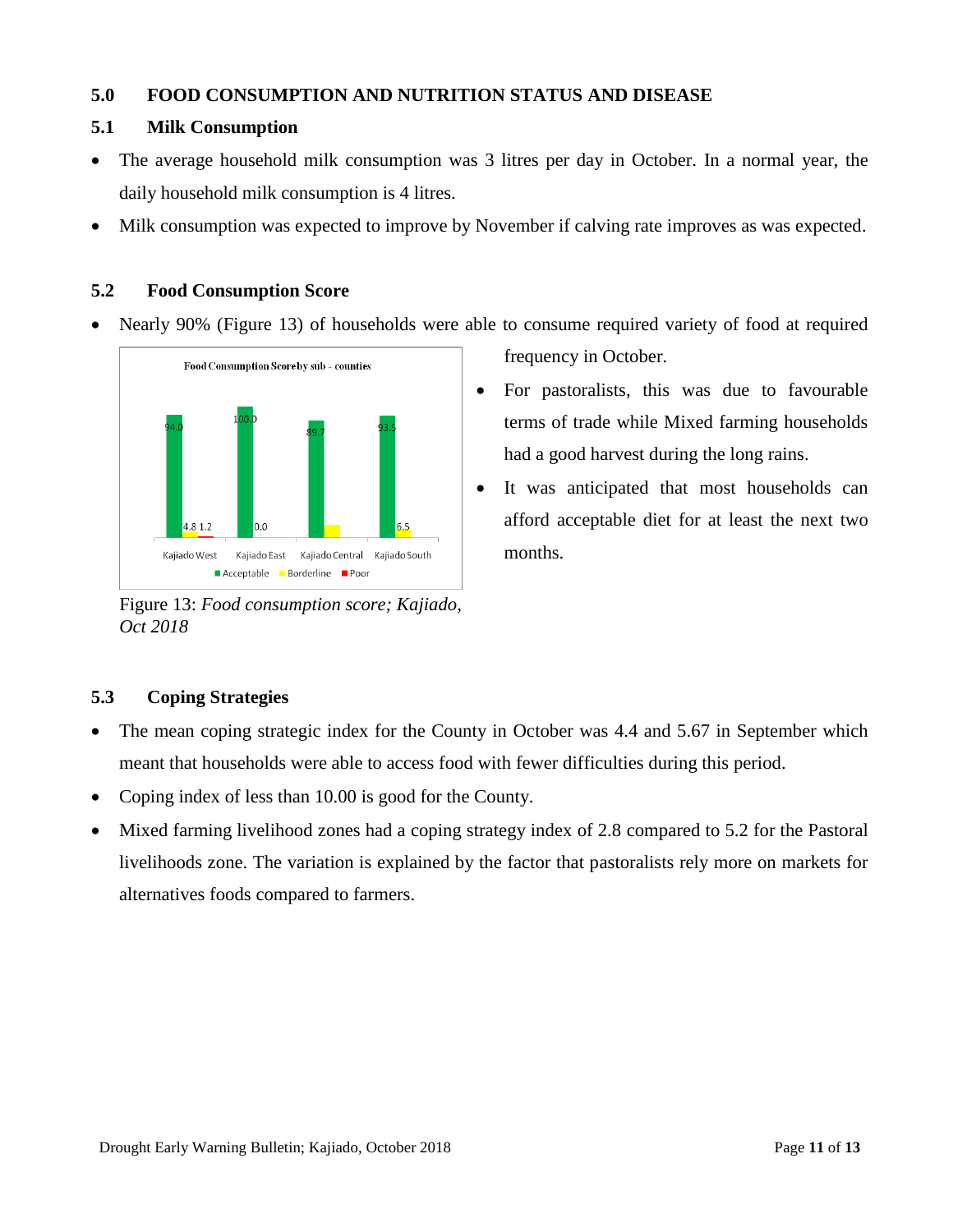## **5.4 Nutrition Status of Children aged 6-59 Months**

- The risk of malnutrition among the under-fives stabilized during September-October period.
- In September and October, the proportion of children aged 6-59 months whose mid upper arm circumference (MUAC) measured between 125 mm and 135 mm was 9.0 % and 9.4 % respectively (Figure 14). The long term average for September and October is 11.9% and 12.2% respectively.
- Reduction of risk of malnutrition below long term average reflected household access and interventions.



Figure 14: Risk of malnutrition for children aged 6-59 months; Kajiado, 2013-2018

utilization of improved diet. The County Government and partners have also intensified nutritional

 With majority of households consuming acceptable diet and possible increase in milk production and consumption in November and December, risk of malnutrition for under-fives was likely to reduce further.

#### **5.5 Human Diseases**

• No human disease outbreak was reported in October.